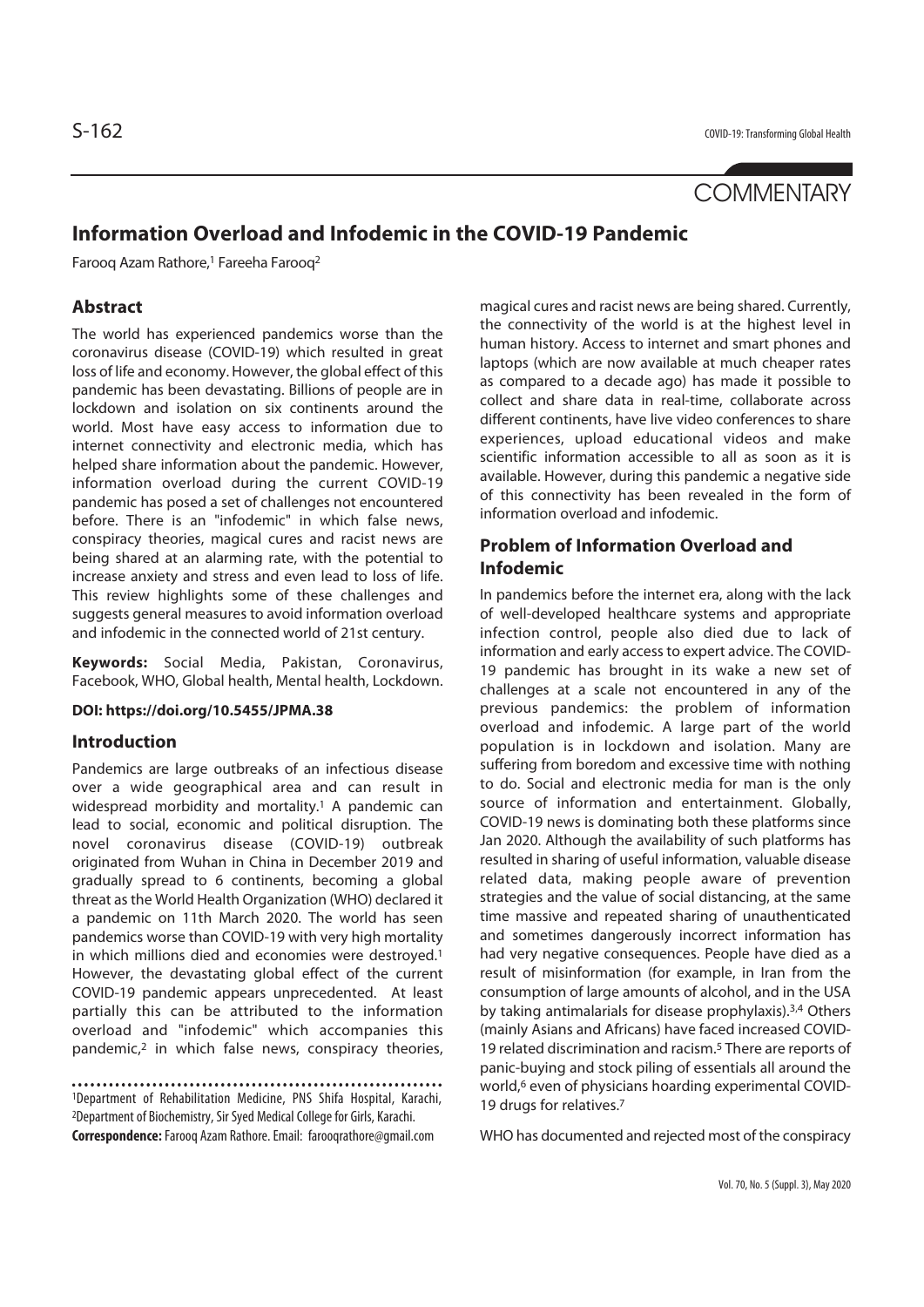## COVID-19: Transforming Global Health  $S-163$

**Table-1:** Selected websites for reliable information on COVID-19 pandemic.

|    | S. No Website                                                        | <b>Web address</b>                                      | <b>National or Global</b> | <b>Description</b>                                                                                                                                                                                                                                                                                                                                                                                                                                                                                                                                                                                                                                                                 |
|----|----------------------------------------------------------------------|---------------------------------------------------------|---------------------------|------------------------------------------------------------------------------------------------------------------------------------------------------------------------------------------------------------------------------------------------------------------------------------------------------------------------------------------------------------------------------------------------------------------------------------------------------------------------------------------------------------------------------------------------------------------------------------------------------------------------------------------------------------------------------------|
| 1. | <b>Government of Pakistan</b><br>COVID 19 Website                    | http://covid.gov.pk/                                    | <b>National</b>           | • The Official website of GOP about the statistics and figures<br>about COVID-19 cases in Pakistan and around the globe<br>◆ Website is regularly updated with fresh statistics<br>• There are guidelines, list of facilities managing COVID 19<br>patients in Pakistan, a Chatbot and list of FAQs available on the<br>website                                                                                                                                                                                                                                                                                                                                                    |
| 2. | National Institute of Health,<br>Islamabad, Pakistan                 | https://www.nih.org.pk/<br>novel-coranavirus-2019-ncov/ | <b>National</b>           | • The official website of NIH has a section dedicated to COVID-19<br>pandemic.<br>It has detailed figures and statistics about the confirmed cases,<br>deaths and recovered patients<br>• The website has detailed list of all the quarantine, diagnosis and<br>treatment centers for COVID-19 in Pakistan<br>• There are detailed SOPs regarding diagnosis, quarantine, social<br>distancing, burial of COVID 19 cases, waste management and<br>zoning of hospitals.<br>• There are posters of Public Service messages and list of activities<br>NIH is doing all around the country to fight this pandemic.                                                                      |
| 3. | <b>WHO Coronavirus Disease</b><br>(COVID-19) Pandemic                | https://www.nih.org.pk/<br>novel-coranavirus-2019-ncov/ | Global                    | • The official website of WHO has a section dedicated to COVID-19<br>pandemic.<br>• This section has global statistics on the number of cases, death<br>and countries affected.<br>• The website is available in six international languages (Arabic,<br>Chinese, English, French, Russian and Spanish)<br>• There are sub-sections of global travel advisory, situation<br>reports, media advisory and research and development updates<br>• There are multiple videos related to topics such as diagnosis,<br>prevention, management, stigmatization, use of masks and<br>mental health in COVID-19 pandemic.<br>• There are free online training modules on COVID-19 available. |
| 4. | NHS. Advice for everyone<br>-Coronavirus (COVID-19)                  | https://www.nhs.uk/conditions/<br>coronavirus-covid-19/ | National (UK)             | • The official Website of NHS, UK has a separate page on COVID-<br>19 for the general public<br>+ There is advice for people at high risk, a list of do and don't,<br>recommendations for self care and mental health during<br>quarantine and isolation.                                                                                                                                                                                                                                                                                                                                                                                                                          |
| 5. | NHS. Coronavirus guidance for<br>clinicians and NHS managers         | https://www.england.nhs.uk/<br>coronavirus/             | National (UK)             | • The official Website of NHS, UK has a separate page on COVID-<br>19 for the Clinicians, NHS managers and other health Care<br>professionals<br>• The website has detailed instructions for the primary care,<br>secondary care (including advice for different sub specialties) and<br>for community based health, social care, mental health trusts and<br>ambulance services.<br>It offers advice regarding infection control, finance<br>management, isolation, work force required and discharge<br>planning in different conditions.                                                                                                                                        |
| 6. | John Hopkins University of Medicine,<br>Corona Virus Resource Center | https://coronavirus.jhu.edu/                            | Global                    | • The official Website of John Hopkins University of Medicine, USA<br>has a separate section on COVID-19<br>It has excellent graphical representation of the local and global<br>cases of COVID-19 in form of animated graphs.                                                                                                                                                                                                                                                                                                                                                                                                                                                     |

**Contd. on next page >>>**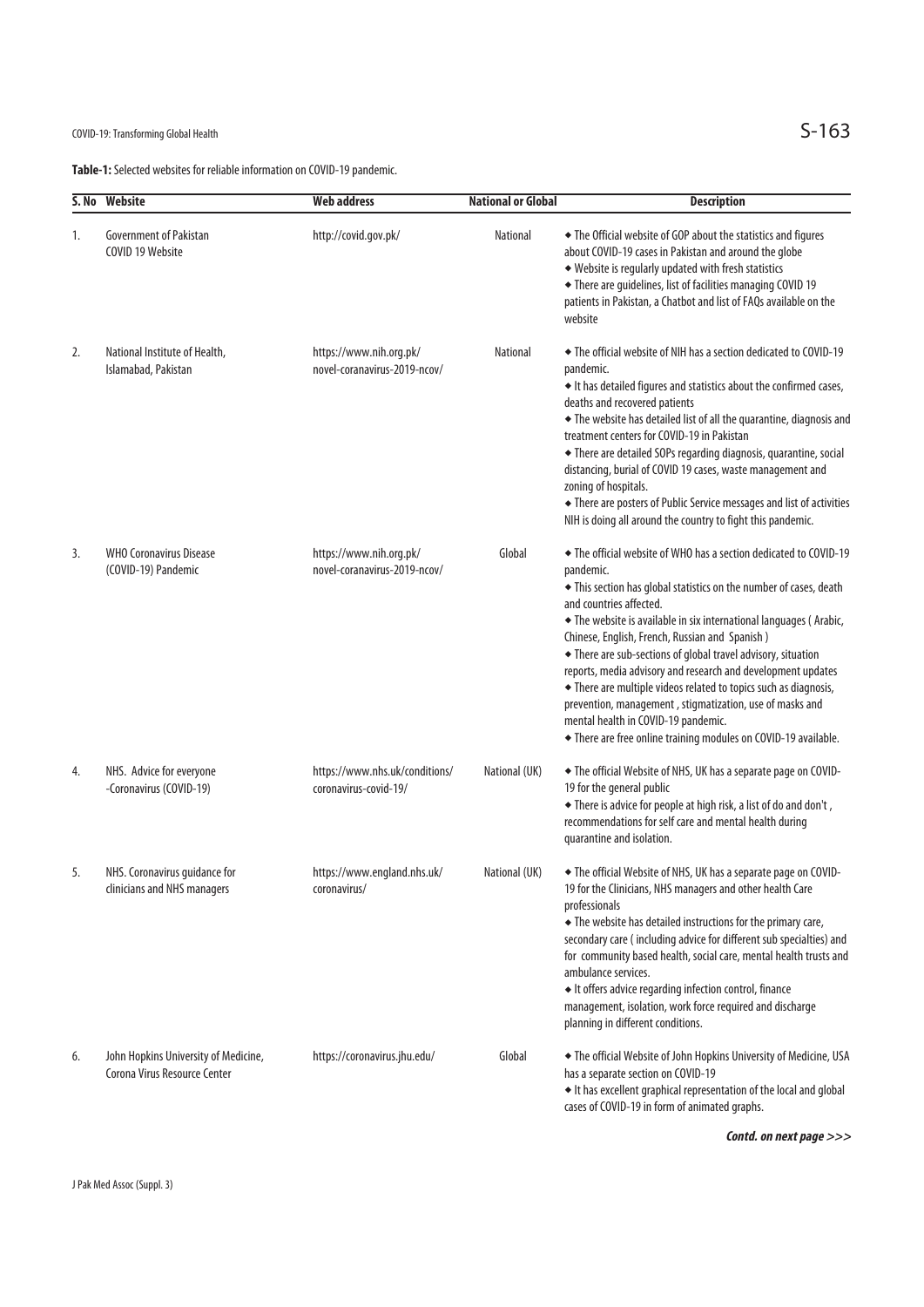**Contd. from previous page >>>**

|    | S. No Website                                                             | <b>Web address</b>                                       | <b>National or Global</b> | <b>Description</b>                                                                                                                                                                                                                                                                                                                                                                                                                                                                                                                                        |
|----|---------------------------------------------------------------------------|----------------------------------------------------------|---------------------------|-----------------------------------------------------------------------------------------------------------------------------------------------------------------------------------------------------------------------------------------------------------------------------------------------------------------------------------------------------------------------------------------------------------------------------------------------------------------------------------------------------------------------------------------------------------|
|    |                                                                           |                                                          |                           | It provides basic information of different aspects of the<br>diagnosis, prevention and management of COVID-19<br>• There an option to subscribe to the newsletter to remain<br>updated with the latest news.<br>• There is a section of resource network which provides links to<br>other institutes of John Hopkins working on other aspects of<br>COVID-19 e.g. ethics of providing services during pandemics,<br>prevention and preparedness at the national and international<br>level and critical public health insights.                           |
| 7. | Centers for Disease Control and<br>Prevention. Coronavirus (COVID-19)     | https://www.cdc.gov/coronavirus/<br>2019-ncov/index.html | National (USA)            | • The official website of CDC, USA has a page dedicated to<br>COVID-19<br>• The page is available in five different languages.<br>Although the CDC mainly caters for the USA but there are many<br>useful resources that can be used by general public and HCPs all<br>around the globe.<br>It provides detailed statistics on the number of cases in the USA.<br>• There are help guides on "How to Protect Yourself" and "What<br>to do if You are sick"<br>• There an option to subscribe to the newsletter to remain<br>updated with the latest news. |
| 8. | <b>European Centre for Disease</b><br>Prevention and Control, Coronavirus | https://www.ecdc.europa.eu/<br>en/coronavirus            | Global                    | • The Website of ECDC display COVID-19 related information in<br>different categories publications, news, events and data.<br>• The website also provides information on other Corona Viruses<br>like MERS-CoV and SARS.                                                                                                                                                                                                                                                                                                                                  |
| 9. | Google COVID-19 Information and Resources                                 | https://www.google.com/covid19/                          | Global                    | Google has established a dedicated page for COVID-19 which<br>displays information under five different categories. Health<br>information, Safety and prevention tips, resources from Google,<br>Data and Insights and Latest from blogs.<br>• The website displays data related to each country and links to<br>the official COVID19 website (where available).                                                                                                                                                                                          |

Abbreviations: CDC; Centers for Disease Control and Prevention, ECDC; European Centre for Disease Prevention and Control , FAQs; Frequently Asked Questions, GOP; Government of Pakistan, MERS-CoV; Middle East respiratory syndrome coronavirus, NHS; National Health Services, SARS;Severe acute respiratory syndrome, WHO; World Health Organization.

theories, hoaxes, and falsehoods regarding COVID-19 circulating on social media. These include exaggerated claims about the number of cases and deaths, conspiracy theories about the origin and spread of COVID-19 and fake claims of cure.8 Information overload and infodemic is a potentially dangerous trend which needs attention by stakeholders including governments, policy makers, healthcare professionals and the general public.

### **How to Avoid Information Overload and Infodemic**

During this pandemic each member of a social media website or messaging application (for example, WhatsApp) has a moral responsibly to be more vigilant and careful while sharing any COVID-19 related news. Considering the current environment in Pakistan we suggest the following general measures, although we believe that these are also applicable in different settings worldwide:

1. Instead of randomly searching the internet for COVID-19 related news which may result in confusion, disappointment and frustration, only visit authentic and official websites. Table-1 has a list of some trusted national and international organisations working on COVID-19.

2. WHO has partnered with WhatsApp to disseminate correct and up-to-date information on COVID-19 for the general public, which includes information on the number of cases, debunking different myths about COVID-19, travel advisory and advice for protection.<sup>9</sup> This free service can be availed by sending a "hi' message to +41 79 475 22 09.